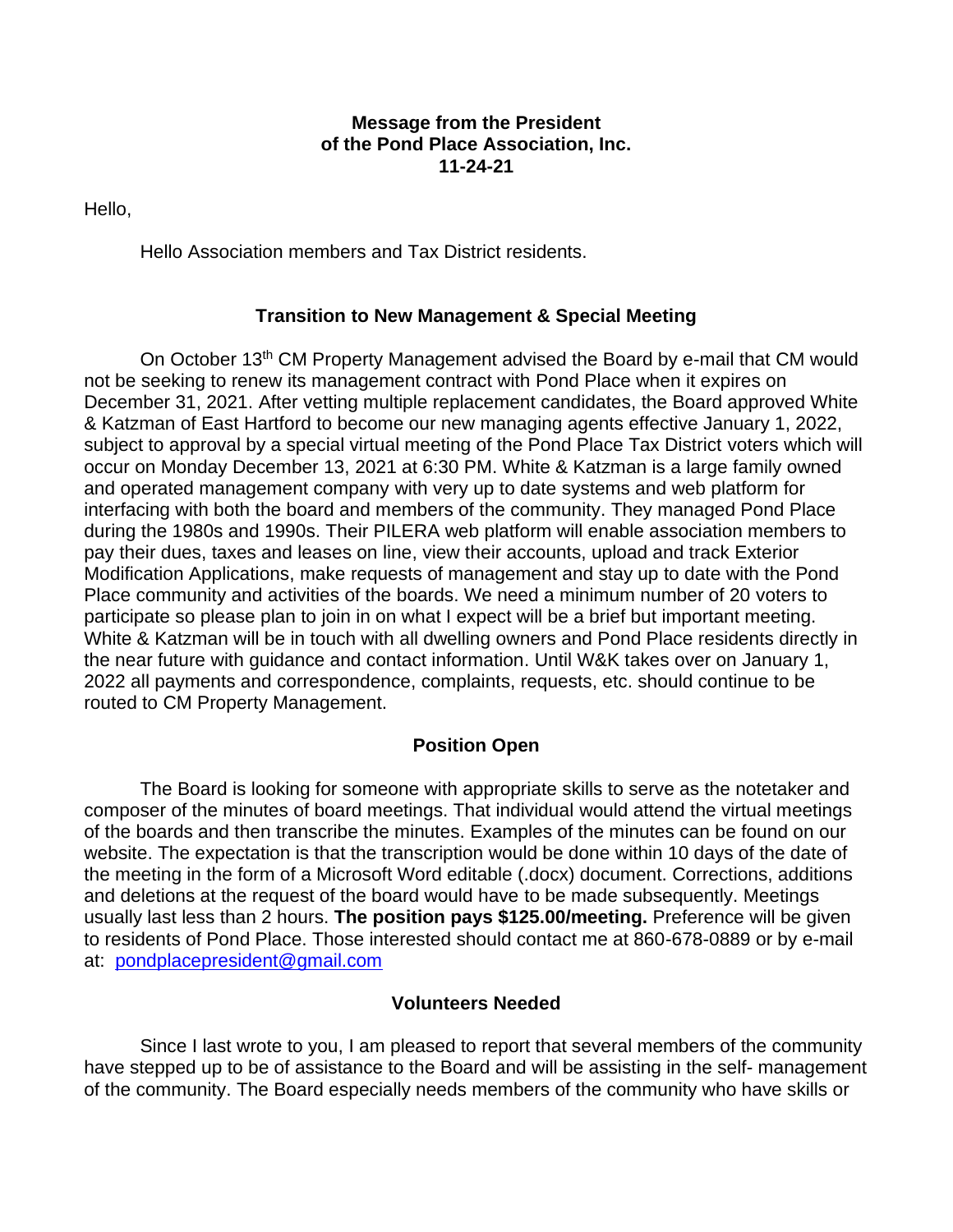experience in IT, web design, investment advice, finance, minute/note taking to volunteer. Persons with skills or experience in carpentry, architecture, formal landscape design, home inspection, arbor science or pond science/hydrology are also needed and most welcome. Please call me if you have any of these skills and would like to serve at 860-678-0889.

#### **New Land Maintenance Rule**

Complaints have been received from time to time about Exclusive Use Areas that are not kept up. I suspect we are all familiar with the occasional EUA where grass is not mowed, or leaves are left around to blow on their neighbor's EUA's after spring or fall clean up period has passed, or no effort appears to have been made to keep shrubs pruned or dead plantings removed or stuff is left all over the place, etc. Homeowners are reminded that the Pond Place Declaration provides in Article VI Section 1 C of the Declaration: **"Dwellings and the Land shall be kept in a neat attractive manner and kept in good repair."** Land refers to Exclusive Use Areas including those which encroach on buffer areas. The Board with one abstention codified this passage as a rule on October 25<sup>th</sup> and it will be added to the Rules and Regulations of Pond Place as a reminder that there is an expectation EUAs will be kept in a neat and attractive manner.

#### **Service Line Maintenance Responsibility**

The Board recently requested guidance from the Association's attorney on maintenance and repair responsibility for water, sewer and gas pipes outside of a dwelling unit or other structure. His written opinion of counsel is posted elsewhere on the Pond Place website. I will summarize it as follows: Homeowners are responsible for the maintenance and repair of water and sewer pipes that exclusively serve their dwelling unit. The Pond Place Association, Inc. and Tax District are responsible for those which serve multiple dwellings. CNG currently retains full responsibility for gas pipes that extend from the foundation of dwellings outward. Homeowners are urged to obtain an indorsement to their HO6 homeowner's insurance policy for "service line coverage". Most insurance companies offer this endorsement for a small additional annual premium. Outside pipe breaks or ruptures can be very expensive to repair. Do yourself a favor and acquire such a rider or endorsement. The Board will be attempting to obtain coverage for all exterior service line pipes in Pond Place but has failed to identify a carrier that will write such coverage to date. Should we obtain such coverage at a reasonable price we will include it in the FY 2022-23 budget for community approval.

#### **Fall Clean-Up Extended**

Pond Place residents are invited to place their brush and leaves out on empty areas next to our roads commencing October 1, 2021 for pick-up by our landscapers - JH Property Services. Brush and leaf piles should NOT be commingled but kept separate. Fall clean up will end on Friday November 26, 2021. Residents should NOT place leaves or brush out before October 1, 2021 or after November 26, 2021. Our contract with JH does not include pickup of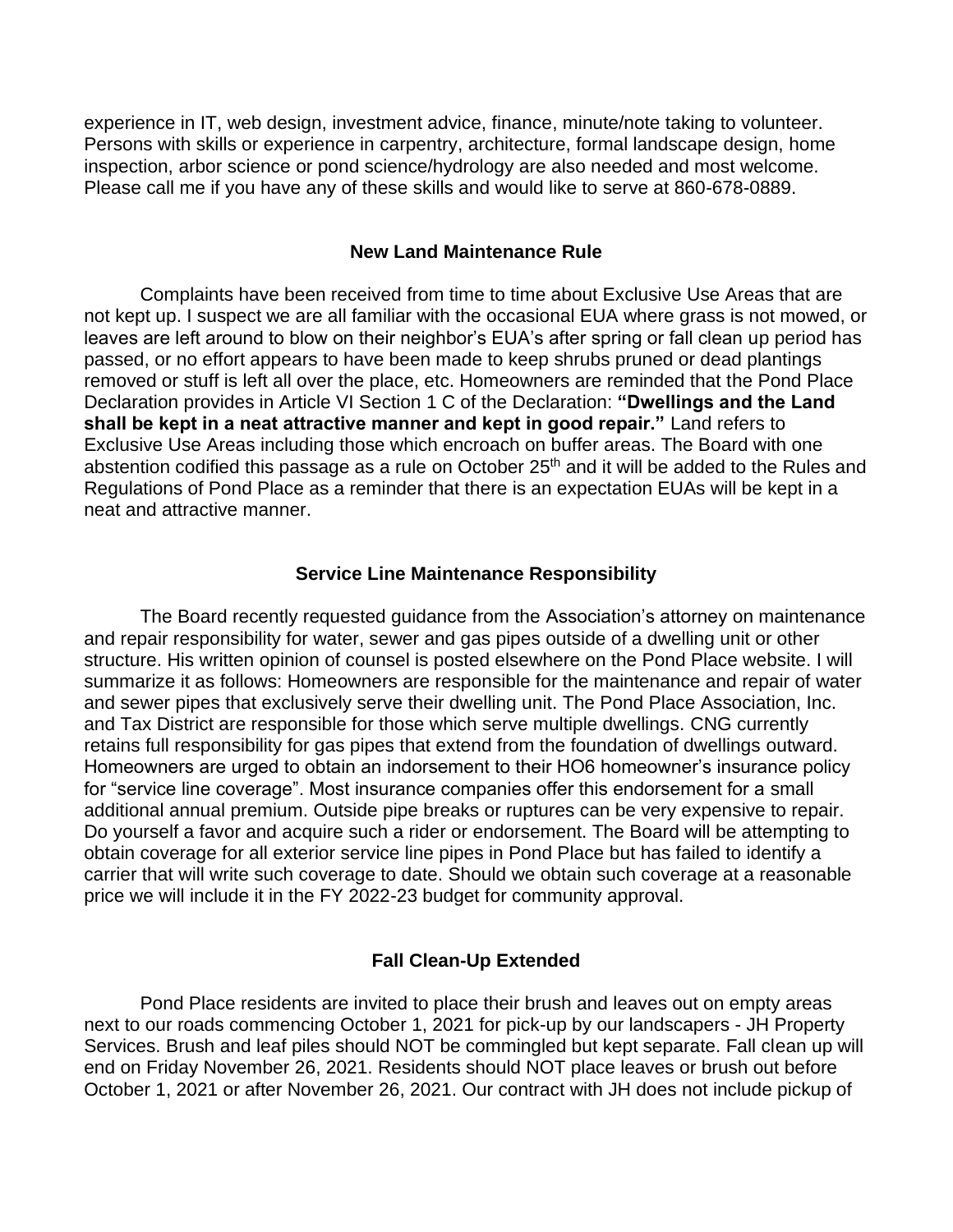brush or leaves except during those specified dates this year. Should a resident/homeowner fail to abide by the rules back-billing for whatever JH charges to remove the stuff will happen and the Tax District/Association may levy a fine as well. DON'T BE A VIOLATOR. This service is to help residents keep their properties tidy, not to assist in disposal of the remains of landscaping and major pruning projects that result in logs, stumps and large branches. These are not included in this arrangement. JH will remove these items for a reasonable charge. John Hannan, the principal of JH, can be reached at 860-521-8499 to make arrangements for these items or removal of leaves and brush before or after the specified dates.

## **FY 2019-2020 Audit Now Available**

Our auditor, Christopher King, CPA, CGMA of the accounting firm, King & King, presented the 2019-2020 Association and Tax District audits during the Board's September 27<sup>th</sup> virtual meeting and answered questions. The audit, along with earlier audits, is available for inspection on PondPlace.org

## **Please furnish your E-Mail Addresses**

In order to cut the cost of, document and speed up communication, Pond Place residents and association members who have not already done so should provide their e-mail address to CM Property Management.

# **Prohibition on Feeding of Roaming & Feral Animals**

The Board enacted a new rule on September  $27<sup>th</sup>$  prohibiting the leaving outside of food for feral and roaming animals as follows: "For purposes of health and safety, no member of the Association, members of his or her household, his or her tenants or residents of the Tax District shall leave any food outside the confines of a dwelling unit or in an open garage or shed which may attract or be consumed by bears, coyotes, coydogs, bobcats, skunks, possums, raccoons, roaming dogs or roaming cats. Violations shall be punishable by fine."

## **Speed Limit**

Kindly respect the 20 MPH speed limit on all Pond Place roads for everyone's safety, including pets.

# **Trash Barrels**

The roll out over the summer of our new trash and recyclables service with Paine's went fairly smoothly. Residents are reminded that trash and recyclable barrels must be kept in the garages or sheds except on the night before (currently Tuesday nights) or the day of (currently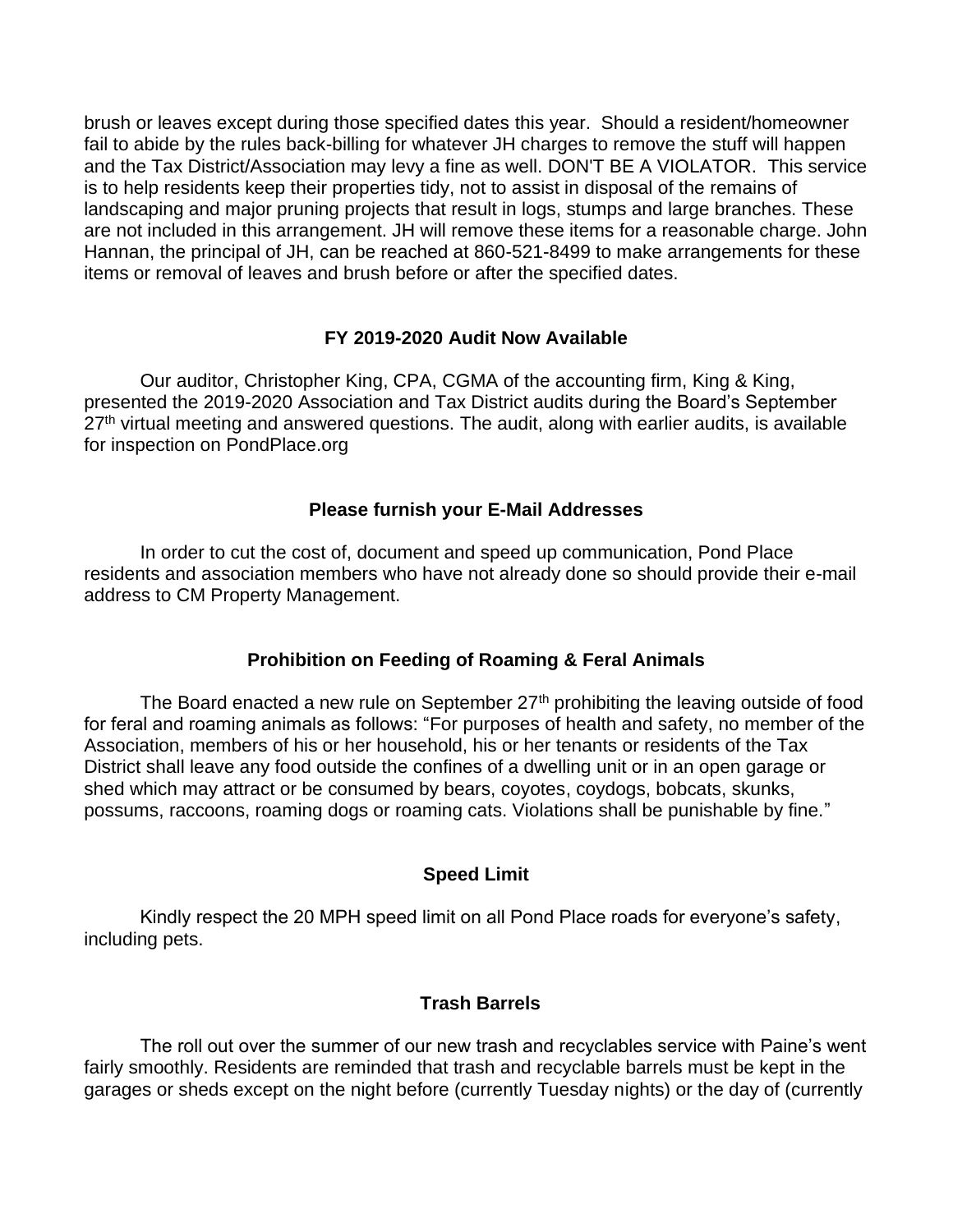Wednesdays) pickup. Those who do not have garages or sheds are expected to place their barrels out of public view. It is not acceptable for those with garages or sheds to store their barrels outside. Compliance has been remarkably good. Please comply and help to keep the community sightly. The vast majority of Pond Place residents are in compliance with these rules. Habitual violators will soon be subject to fines for non compliance.

## **Design Review Committee**

Those who have applications pending are advised that the committee has been reviewing and voting on applications electronically to expedite processing. Association members are urged to read the Pond Place Building Guide carefully to assure that they have submitted all necessary information and documentation required. It has been my experience many do not do so which will cause delays in approval. Insurance documentation is only needed if the Committee so requires after their review of the application. Color approvals now require submission of swatches. Most modifications of the exterior of your dwelling, garage or shed require prior approval of the Design Review Committee. You act at your peril if you execute an exterior modification without prior approval. Applications and correspondence can be sent to the Design Review Committee by e-mail to: pondplacedrc@gmail.com

## **Revisions to the Pond Place Building Guide**

The members of the Design Review Committee have been charged by the Boards with reviewing and updating the Pond Place Building Guide. I know many owners and residents have views and suggestions on new materials, fixtures, additions, etc. The committee will welcome your suggestions for changes and improvements in writing to their e-mail address: [pondplacedrc@gmail.com](mailto:pondplacedrc@gmail.com) . The committee requests all suggestion, comments, etc. we submitted not later than December 31, 2021.

## **Compliance to Building Guide Color Requirements**

Owners/Residents are reminded that a unanimous Board of Governors (with one abstention) reaffirmed at its May 2021 meeting the historic total ban of the color white for any purpose within Pond Place. Homeowners who have white trim, garage doors, lighting fixtures, piping, roof stacks, sliders, screen or storm doors should take steps to bring them into compliance unless they have in their possession a signed approved exterior modification application granting approval for white. Light shades of blues, grays and browns are permitted on a case by case basis upon submission of color swatches. The committee has the discretion to reject combinations of otherwise permitted colors for aesthetic reasons. (During the last several years enforcement has been lax and there is are several known instances where management erroneously granted permission.)